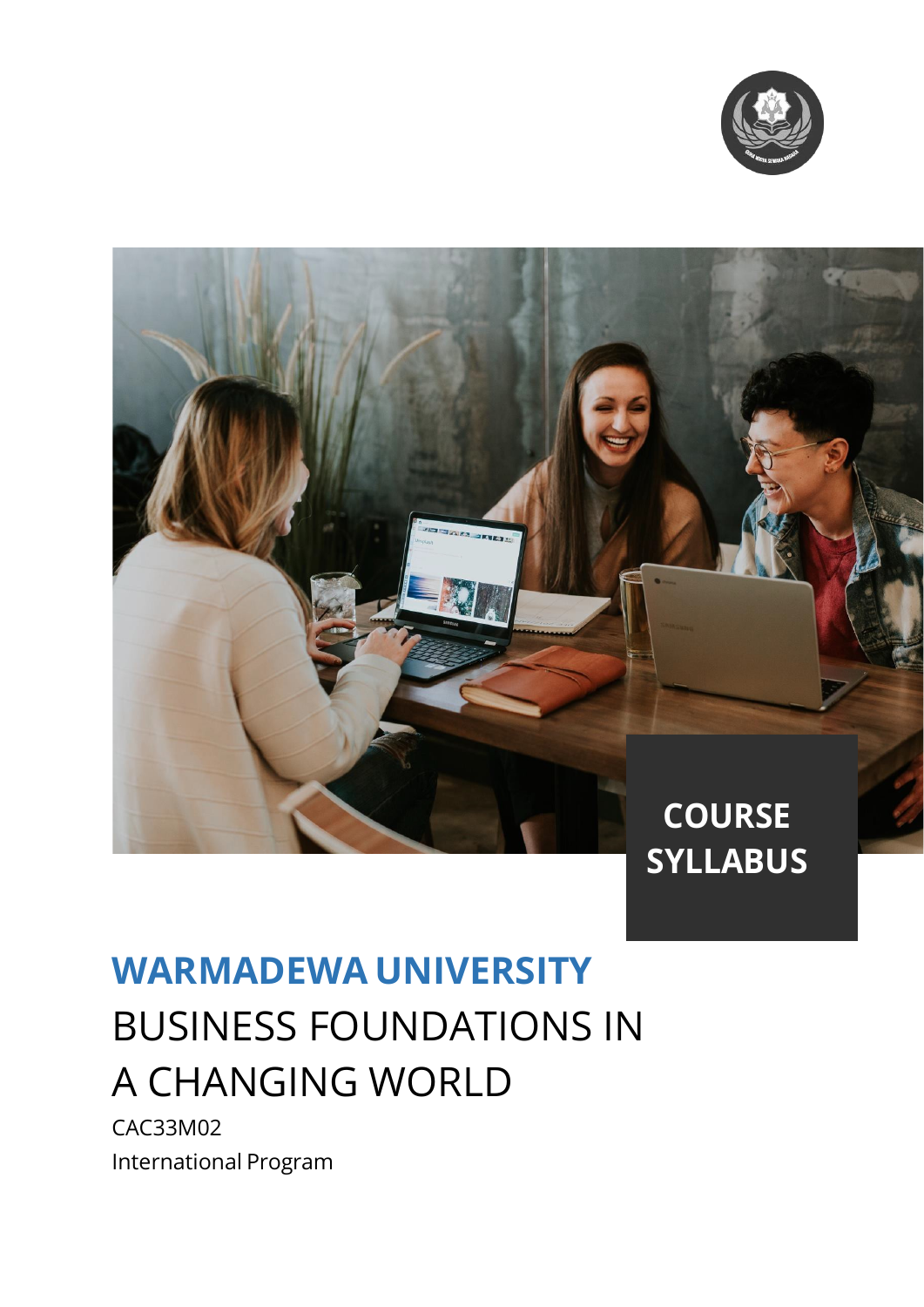

# BUSINESS FOUNDATIONS IN A CHANGING WORLD Graduate Course



#### **COURSE DESCRIPTION**

This course is designed to give you the terminology, concepts, and frameworks necessary to understand businesses in a changing world, unpack their constituent parts, and build your toolkit for strategy and decision-making. This course introduces basic concepts and frameworks that can be applied across markets at all levels of business. Core value propositions, pitches and hacks, social media skills, competition, and macro-environmental tools are all discussed during the course through real-life stories and experiences.

#### **OBJECTIVES**

By the end of this course students should know:

- $\blacksquare$  How to break a company down to its main components and activities.
- **No. 3** What are the current industry trends.
- $\blacksquare$  The basics of industry competitive dynamics.
- $\blacksquare$  How different business functions work and integrate.

#### **LECTURING METHOD**

The course will be presented in lecture activities, classroom assignments and discussions, case studies, special topic presentations, and homework. Students will be working primarily based on real-life stories, though additional materials can be assigned from time to time. To understand the topics covered in this course, students must read the supplied online material before class sessions to contribute thoughtfully to the class discussions and exercises.

#### **ACADEMIC RESEARCH**

This course includes an academic research paper that must be completed during your semester. It will be based on a topic given by the lecturer and requires comprehensive research by the student. This paper will consist of methodological analysis of the latest literature and be handed in at the end of the semester. The academic research will be included in the final course grade.

#### **ASSESSMENT METHOD**

Class attendance 10 %, Class participation and assignments 30 %, Mid-term exam 30 %, Final exam 30 %